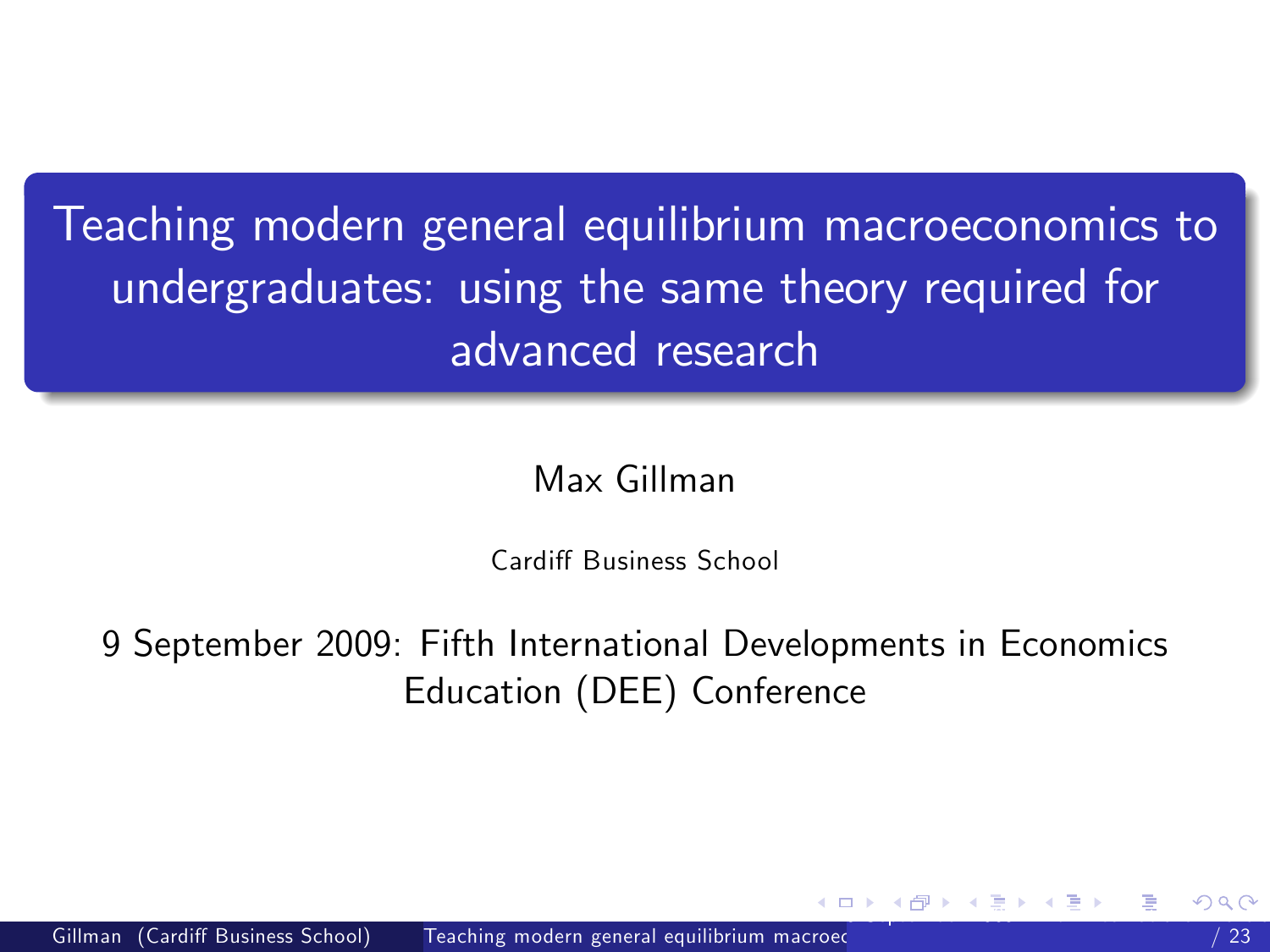- Undergrad Macro not based strictly on Micro theory:
- with many ad hoc elements.
- No smooth integration of micro with macro, in general.
- Research Macro articles now built mainly on microeconomic theory
- with only some added ad hoc elements.
- Challenge: how to teach undergrad Macro so
- Revise towards Microfoundations with seemless step to grad Macro.
- **•** Bigger Challenge: Do this at intermediate Macro level,
- not just a third year Advanced macro course.
- <span id="page-1-0"></span>● Methodological consistency (Obstfeld-Rogoff 96): at lower Level, more consistent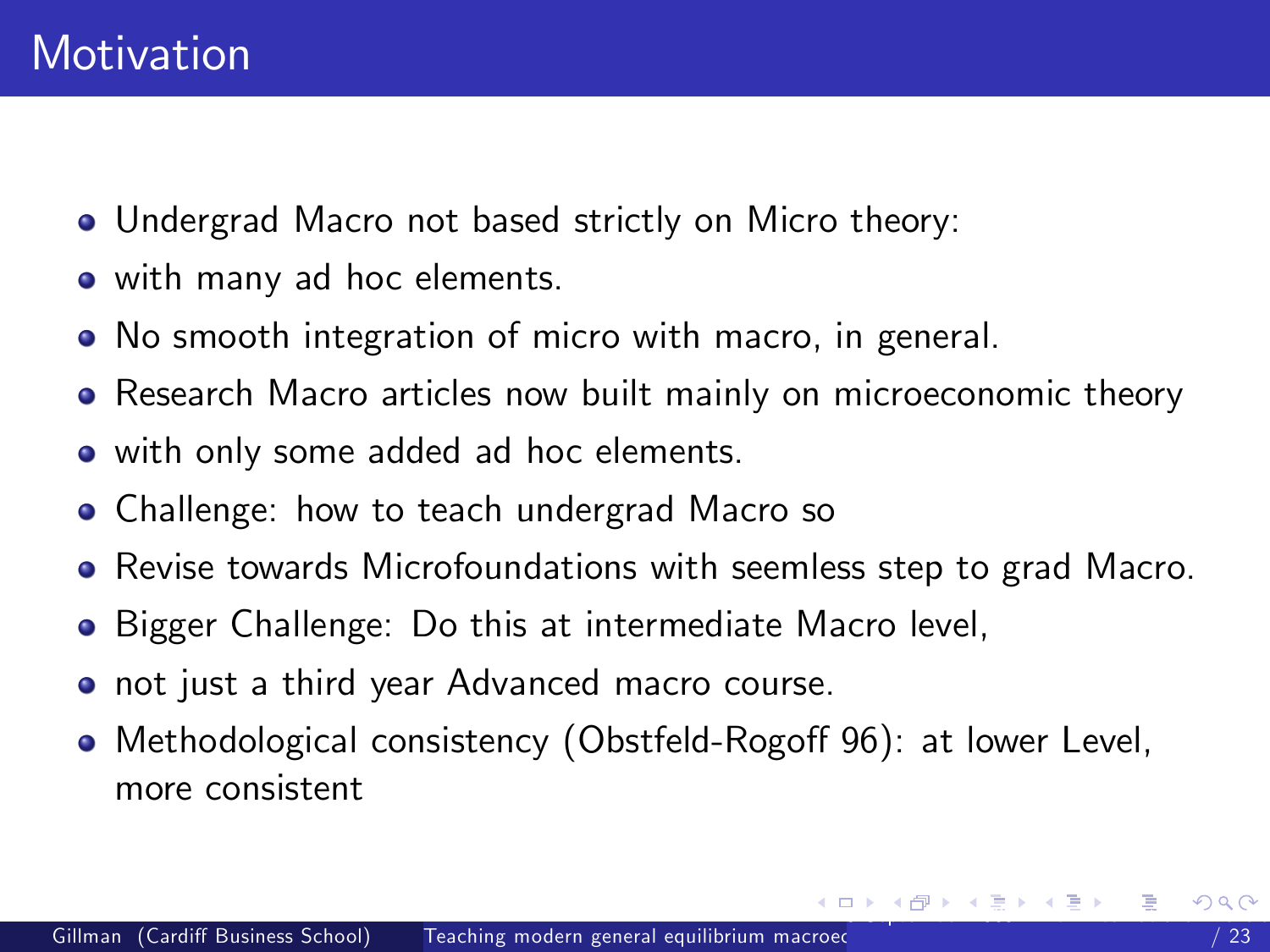- Many excellent macro texts but almost all include Split analysis:
- Macro Dichotomy:
- Neoclassical elements of labor-leisure, growth, business cycles
- Keynesian general equilibrium with no derivation of equilibrium.
- **•** Trend: Include increasingly more Microfounded elements
- Main Microfounded approach: Barro; but lacks the full model/math.
- Almost all others are a mix, or hodgepodge of approaches.
- **•** Problem: simple Keynesian model almost never used in research.
- <span id="page-2-0"></span>Makes large sections of most texts inconsistent with graduate work.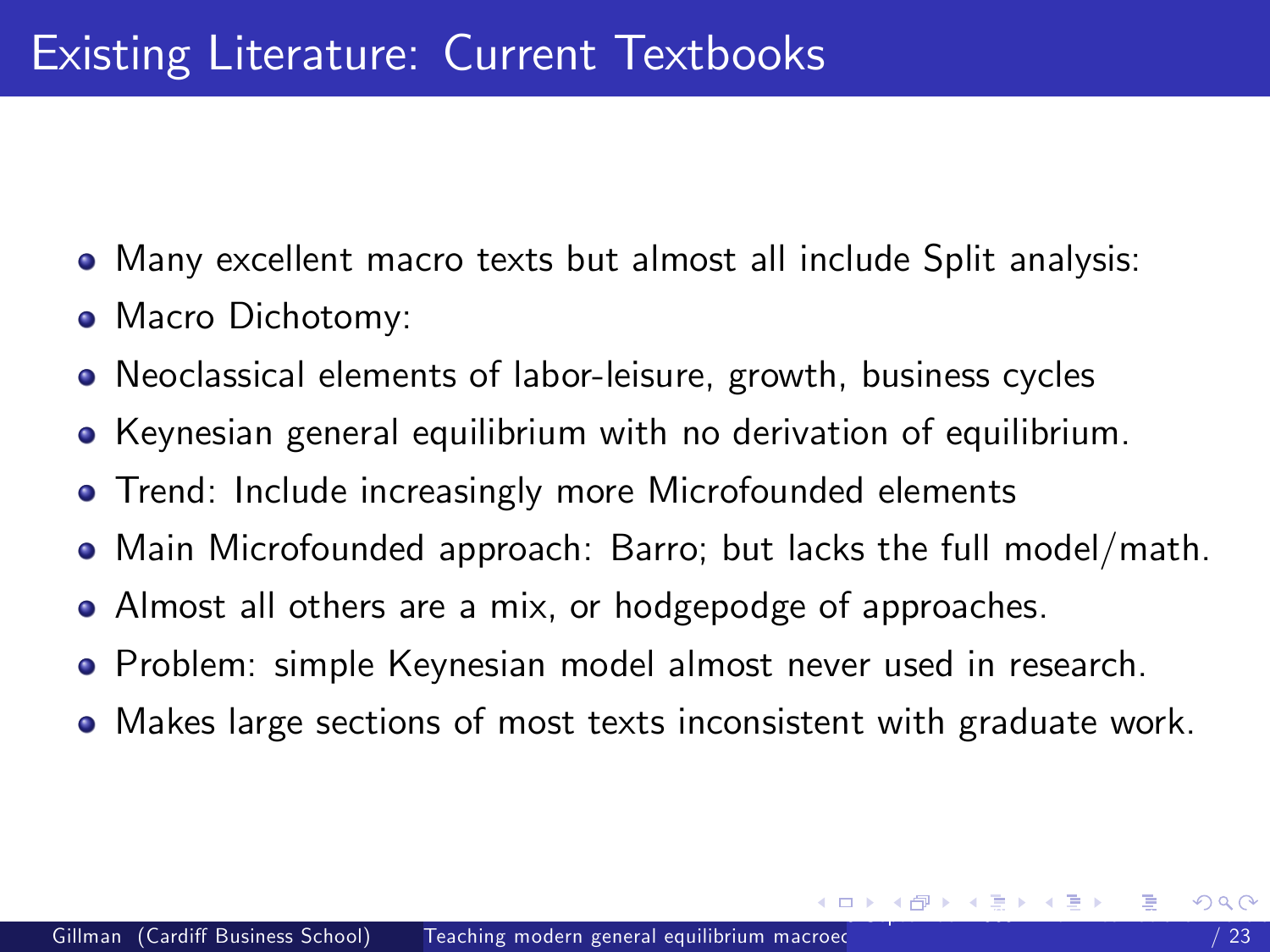## Approach to Bringing Intermediate Macro in line with Graduate Macro

- Intermediate Macro: a level above the graphs, intuition of intro macro
- Fair game to use Calculus, Algebra, solving of systems of equations
- Solution: Use general equilibrium from beginning to end, as is standard in Research
- Use simplest general equilibrium, of one Representative agent for closed economy
- Two agents for open economy: "heterogeneous agents" at simplest level.
- <span id="page-3-0"></span>Methodologically consistent Microfoundations from beginning to end.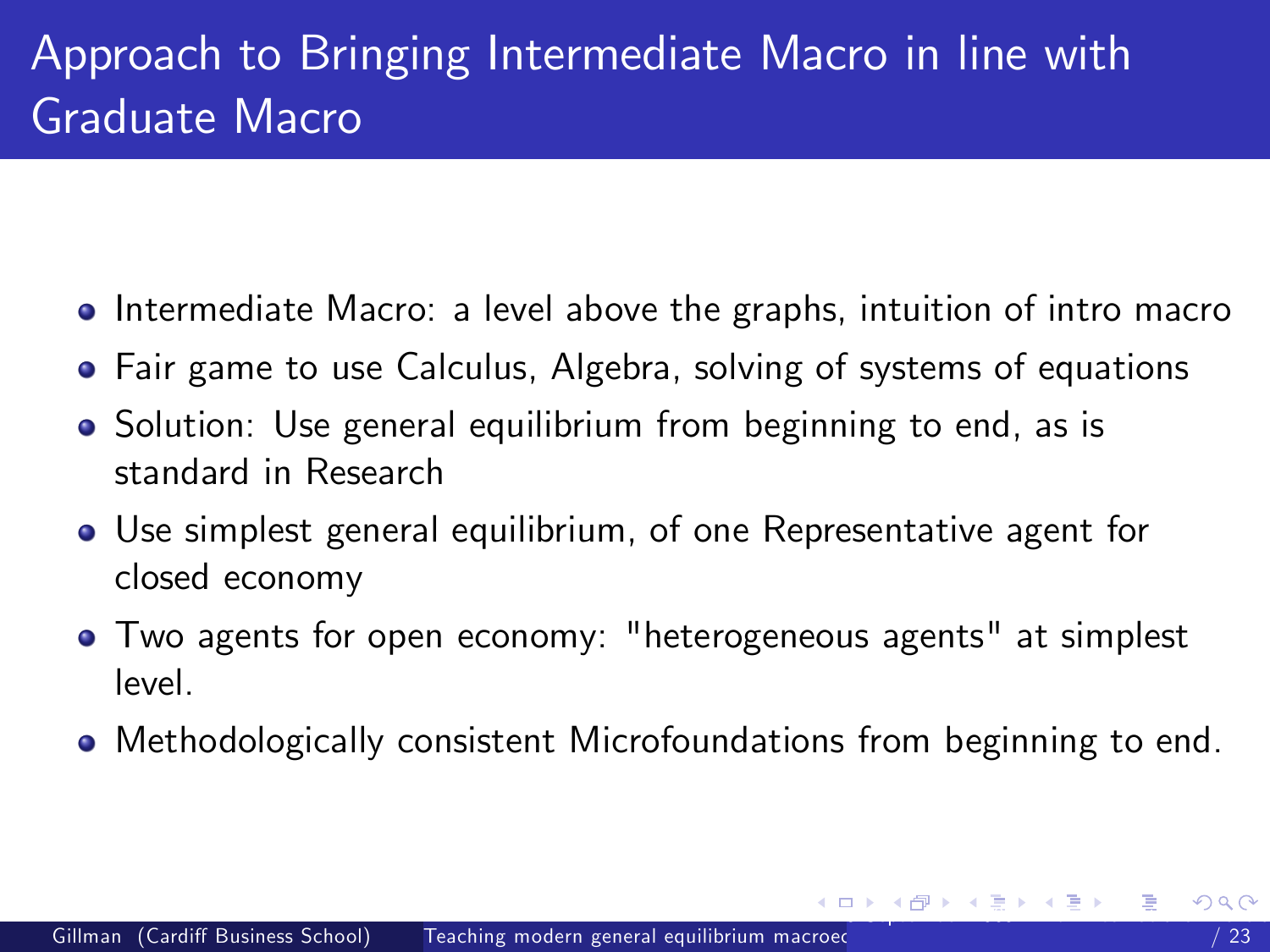- Always use log utility
- Always use Cobb-Douglas production.
- Use Calibration consistent with Research, but simple as possible
- Always can have full analytic solution of equilibria.
- Graph actual mathematic functions of Supply, Demand
- <span id="page-4-0"></span>Use Chain Rule and partial derivatives.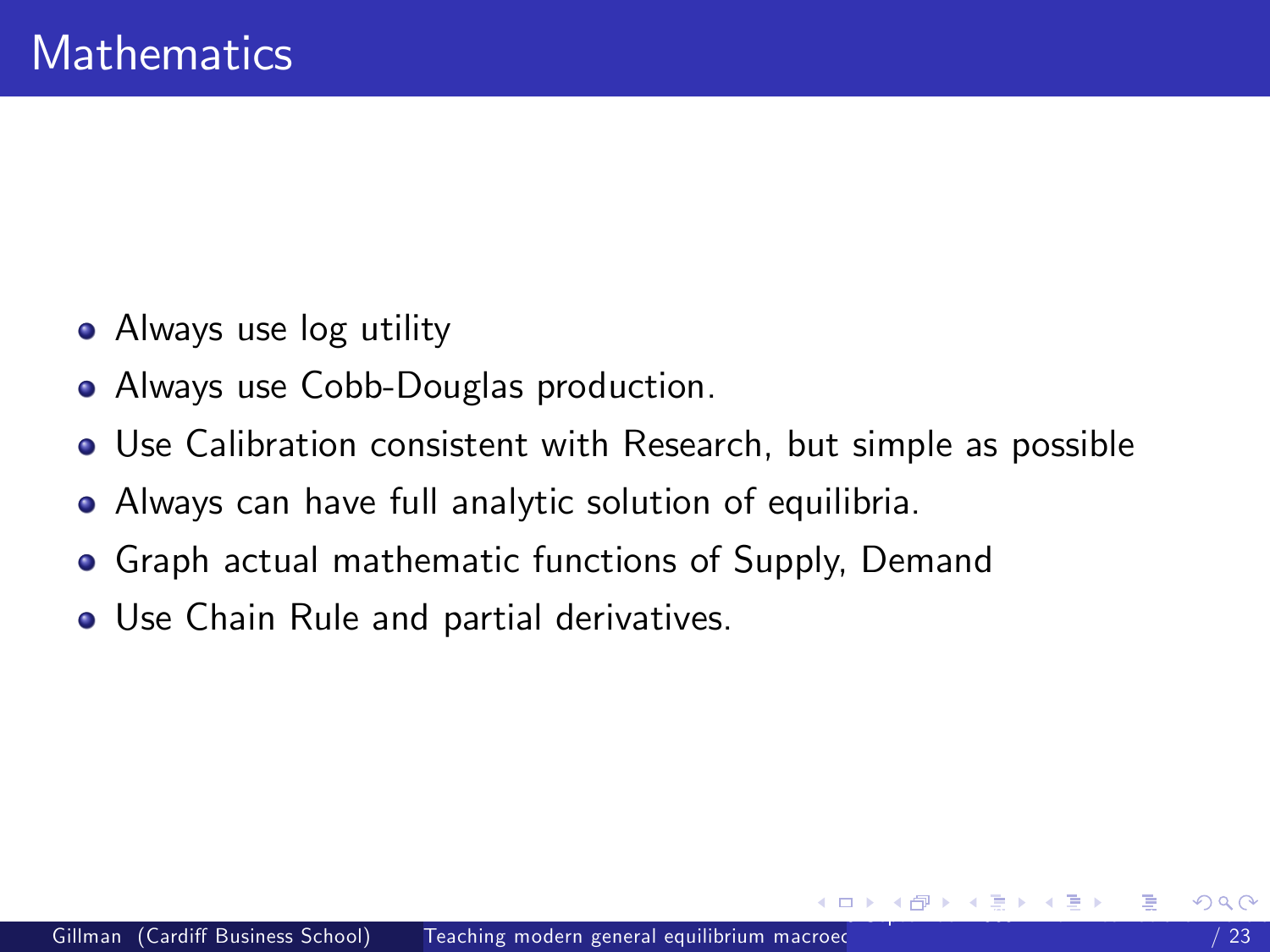- One Derivative: Equil Condition
- Labour-Leisure tradeoff in simple gen equil with one agent
- Capital assumed fixed. Firm Profit goes back to Consumer
- Key condition: Marg Prod Labour  $=$  Marg Rt Subst Goods-Leisure
- Decentralize problem into Consumer and Firm: gives wage rate
- Extend to 2 agents, one with higher Marg Prod than other
- Trade between agents at equil wage: utility comparison
- <span id="page-5-0"></span>• Comparative statics of Marg Product changes.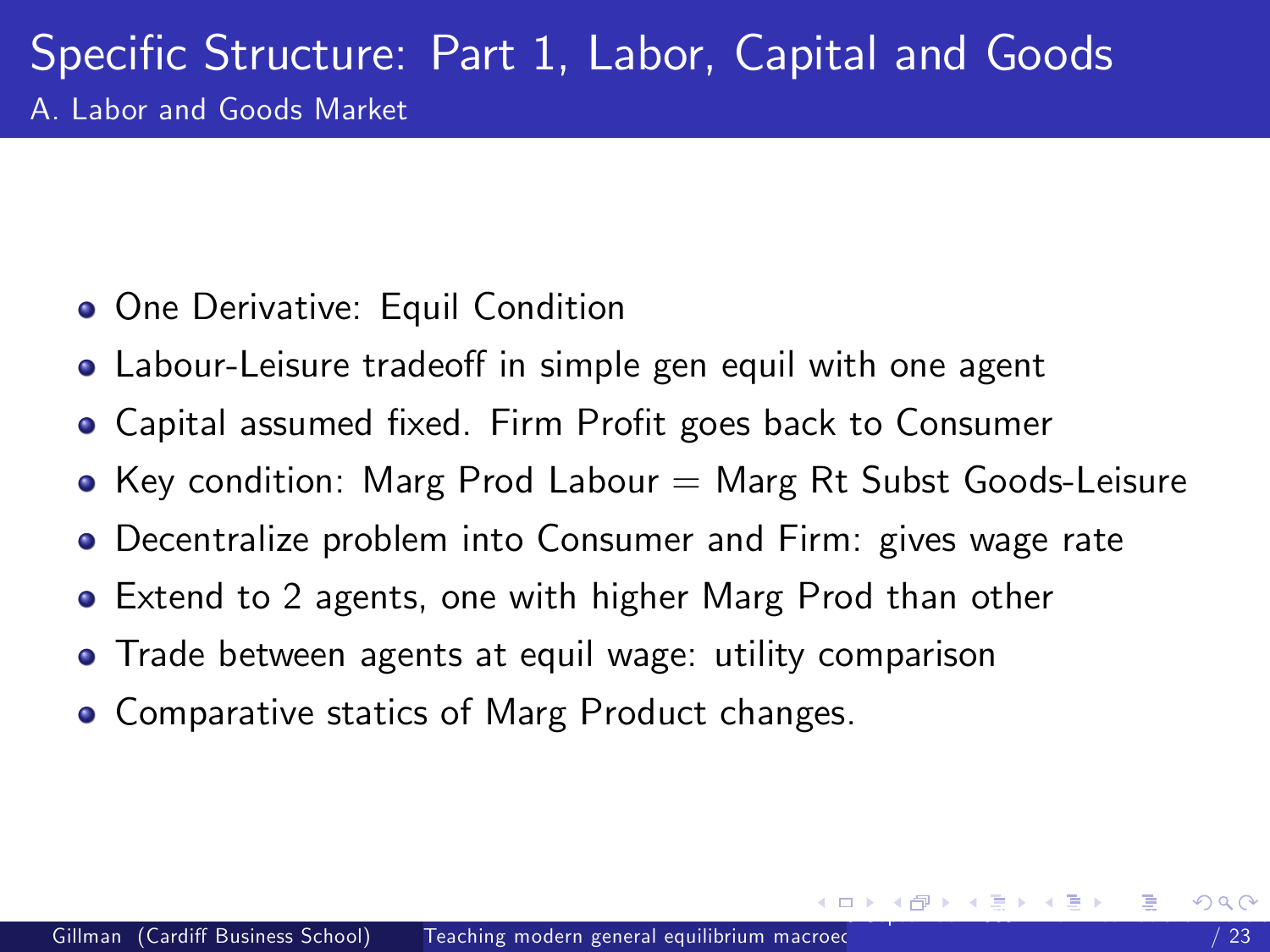- Graphs are Two dimensional
- Show Gen Equil: with Exact Util Levels and Prod Function
- Show Decentralized Markets: Labour and Goods, Supply and Dem
- Relative Price is wage rate w or  $1/w$  for each Market
- Again, Exact Functional Representation of Supply and Dem
- Uses Scientific Word Graphics
- <span id="page-6-0"></span>With 2 Agents, 2 Supply and Demand lines in each market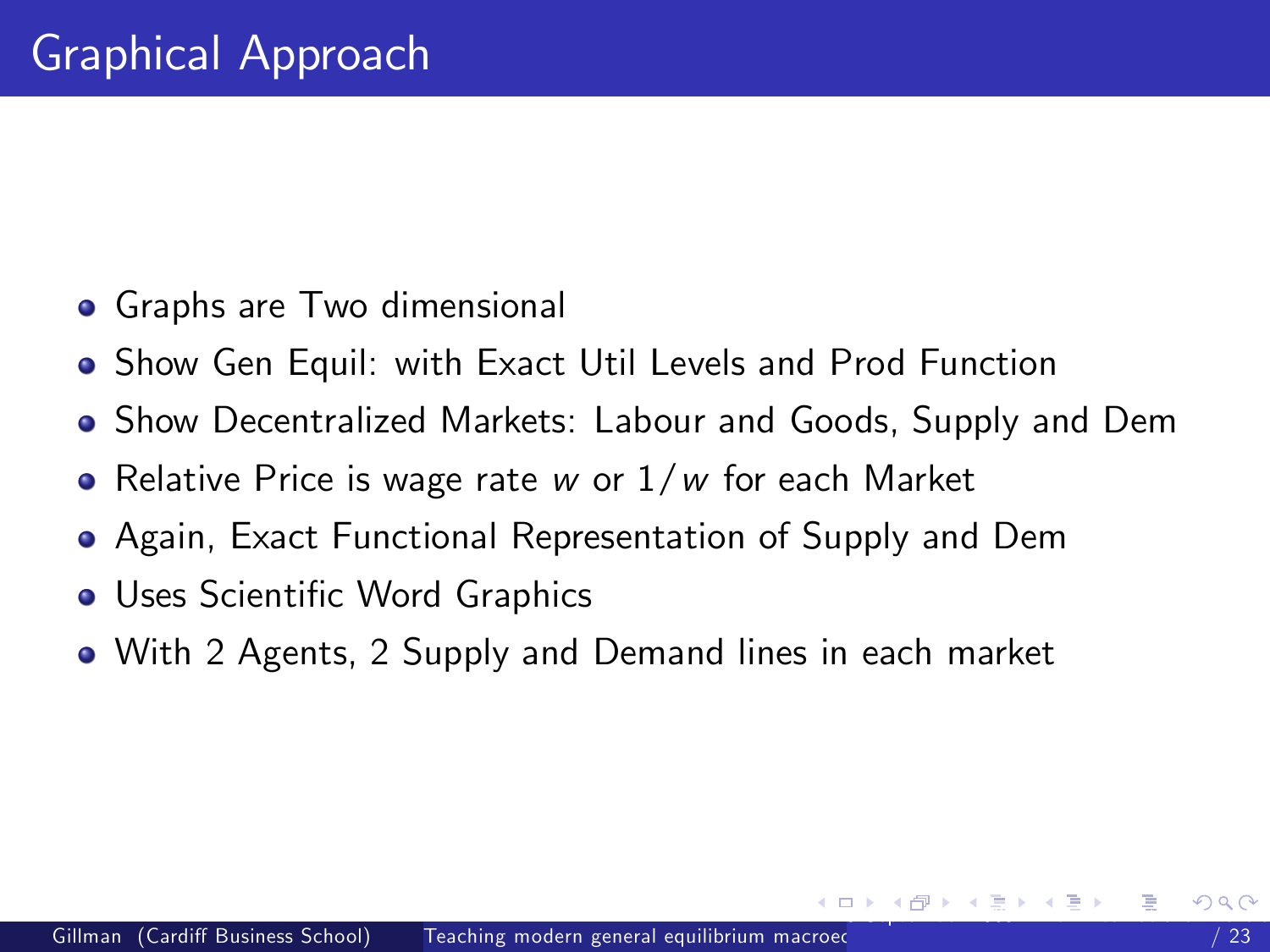

4 日下

÷

<span id="page-7-0"></span>阻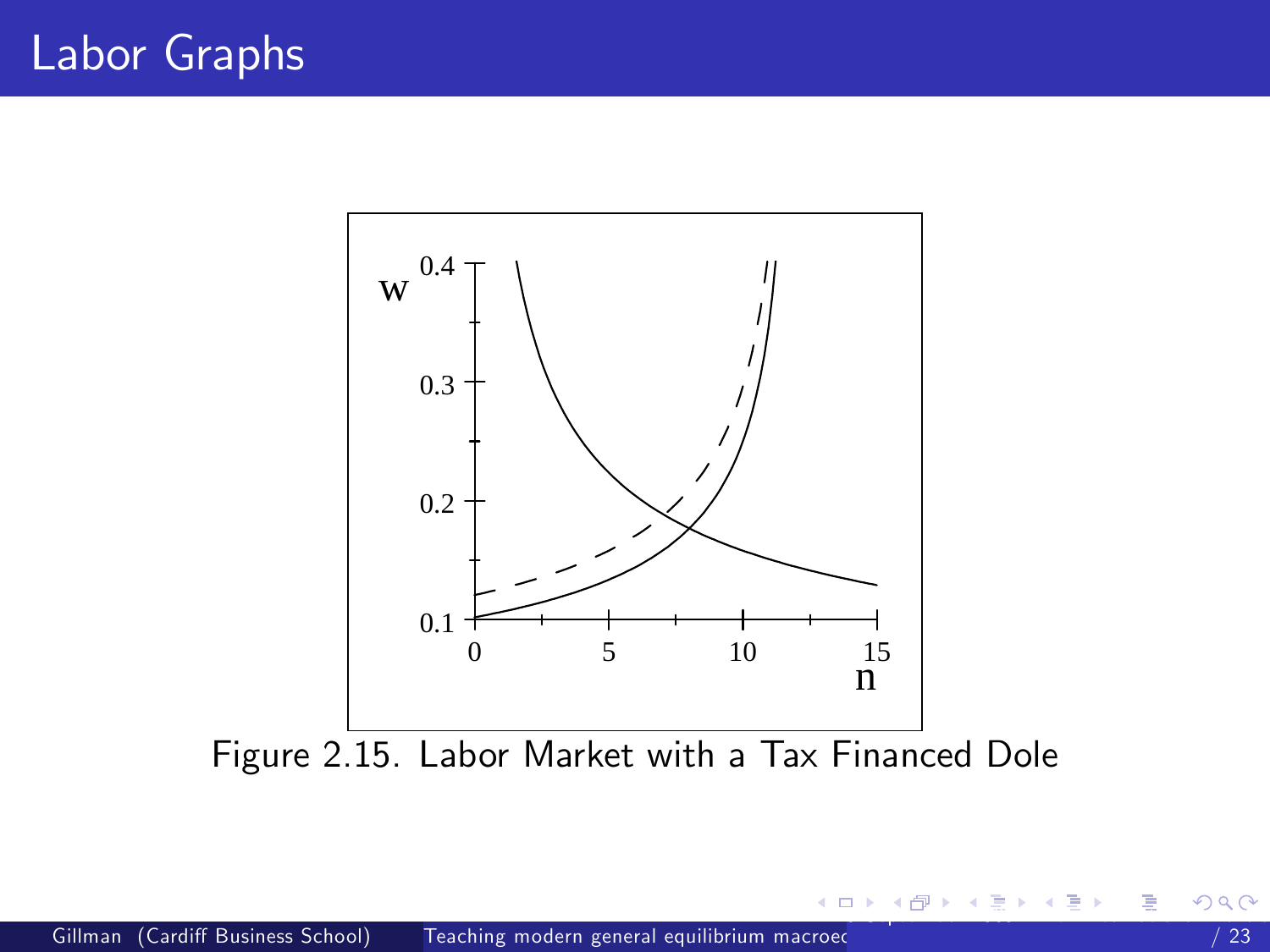

Figure 3.2. The Goods Market under Free Trade

<span id="page-8-0"></span>造

メロメ メ都 メメ 君 メメ ヨメ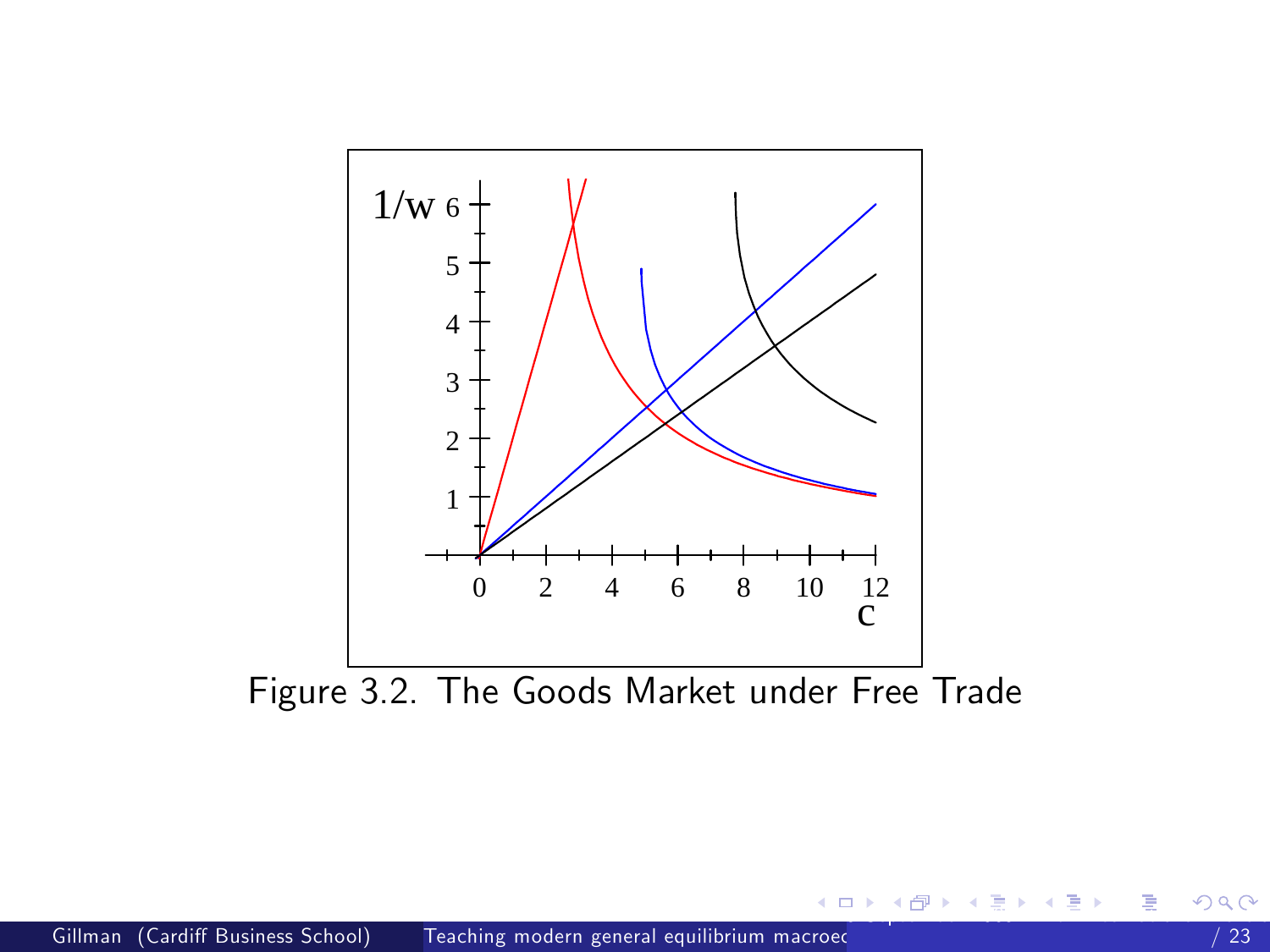

Figure 3.3. General Equilibrium Goods and Labor Markets Under Free Trade

4 D F

**<母 > <目**  $\rightarrow$  <span id="page-9-0"></span>э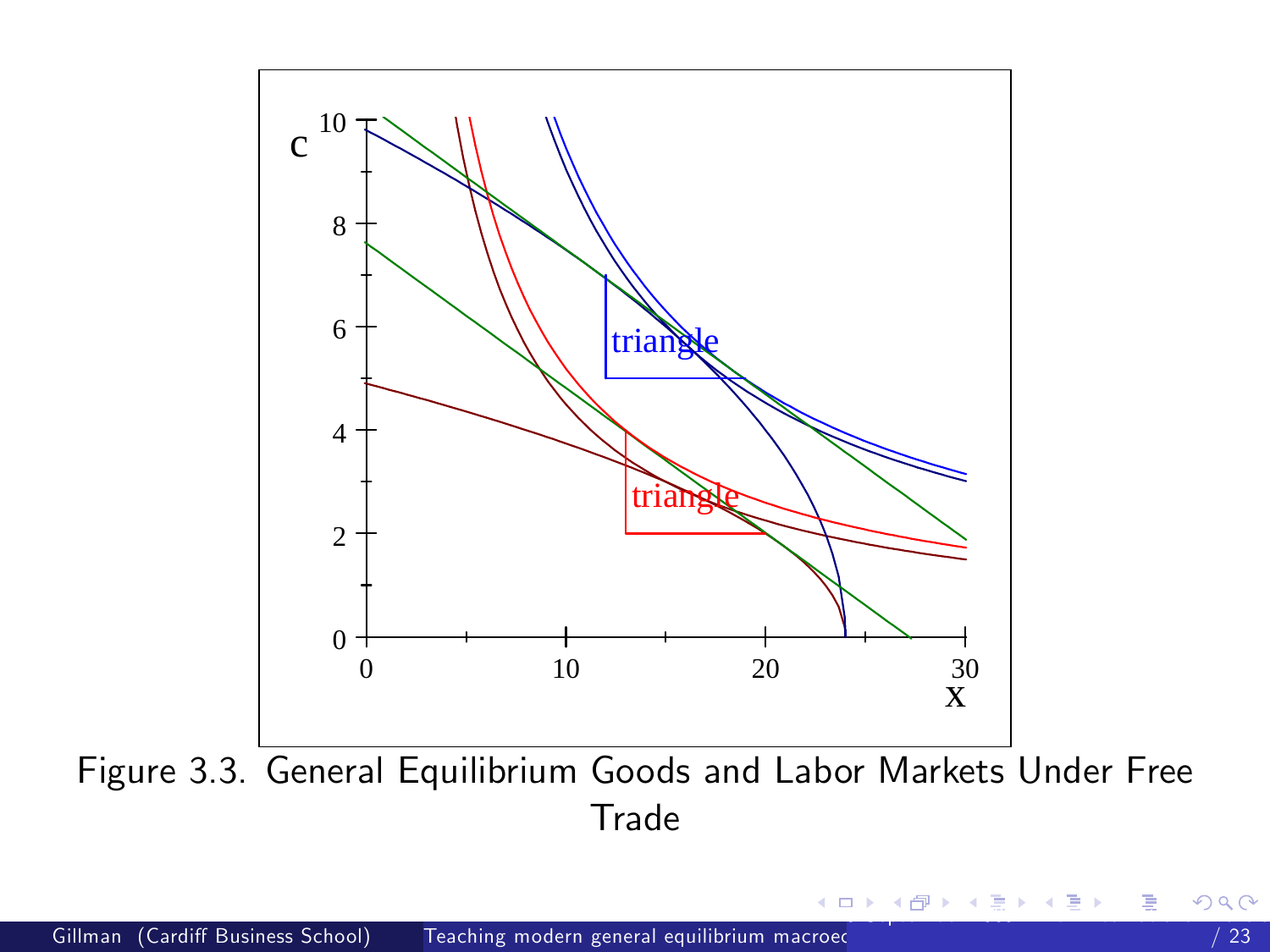- **One Derivative: Equil Condition**
- **Investment-Savings and Intertemporal Consumption Smoothing**
- Simple 2 period Model with full depreciation and zero initial capital
- $\bullet$  Margin: Marg Rt of Intertemp Subst  $=$  Marg Prod of Capital
- This gives the dynamic Euler equation of Consumpt Growth
- Standard analysis as with Labor, but now Capital and Goods markets
- Then also decentralized into Consumer and Firm sides
- and then 2 representative agents with trade: Open Econ.
- <span id="page-10-0"></span>• easy extension to 1000 agents of 2 types.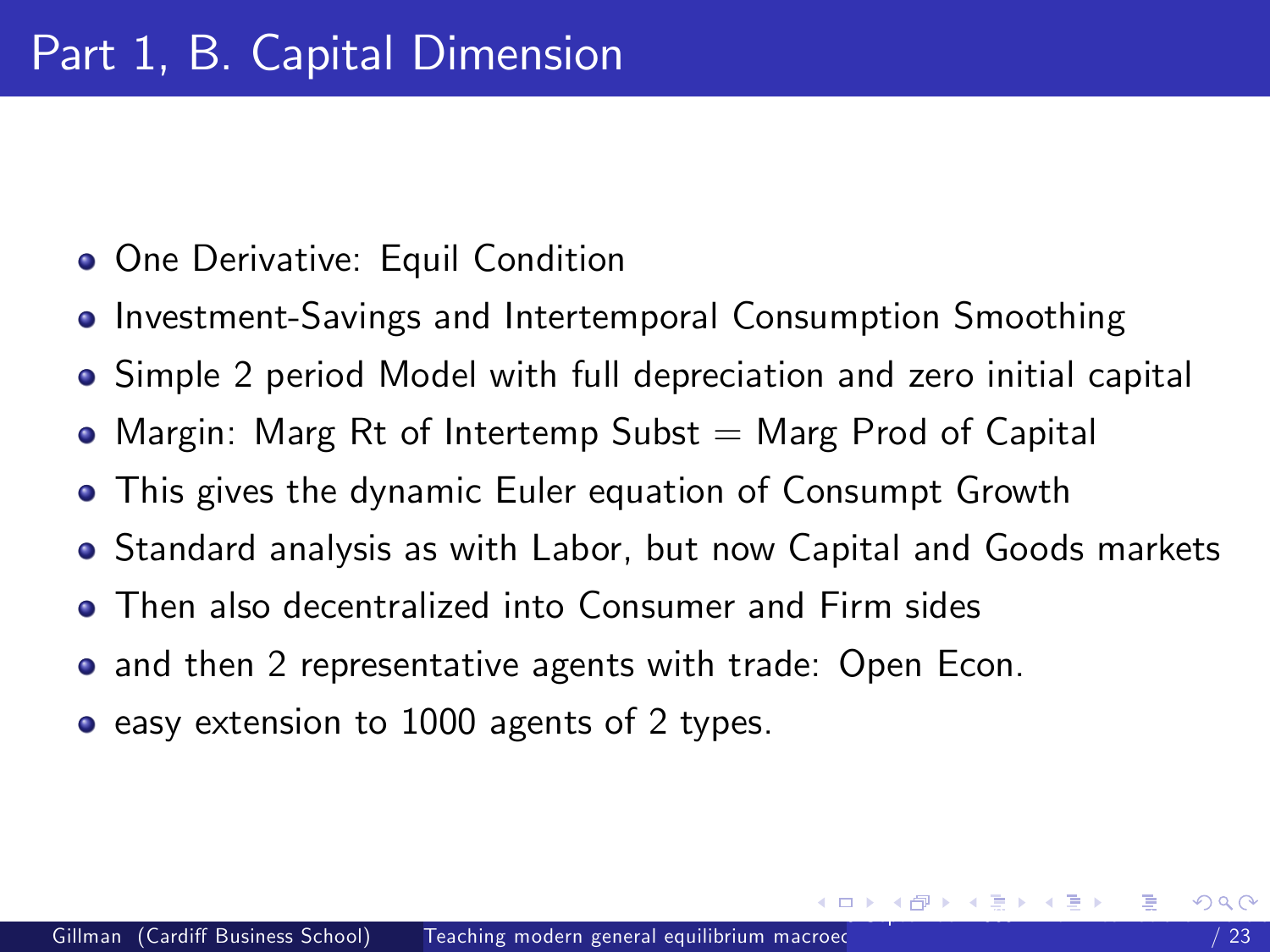

Figure 4.9. Shift upwards in the Supply and Demand for Capital from a Productivity Increase

<span id="page-11-0"></span> $\Box$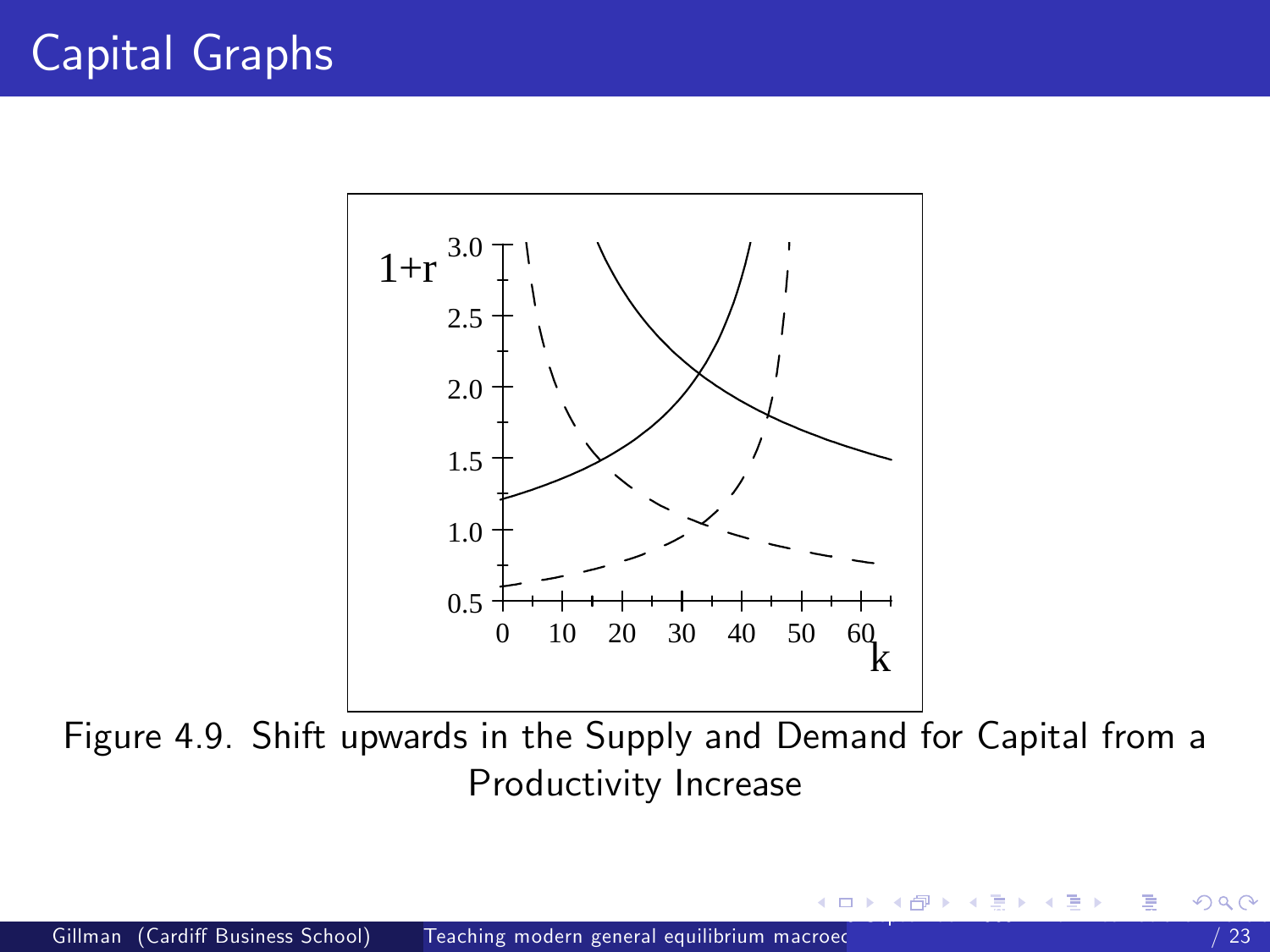

Figure 4.12. The Shift Back in Savings When a Tax on Gross Capital Income of 10% is Levied

<span id="page-12-0"></span> $\Box$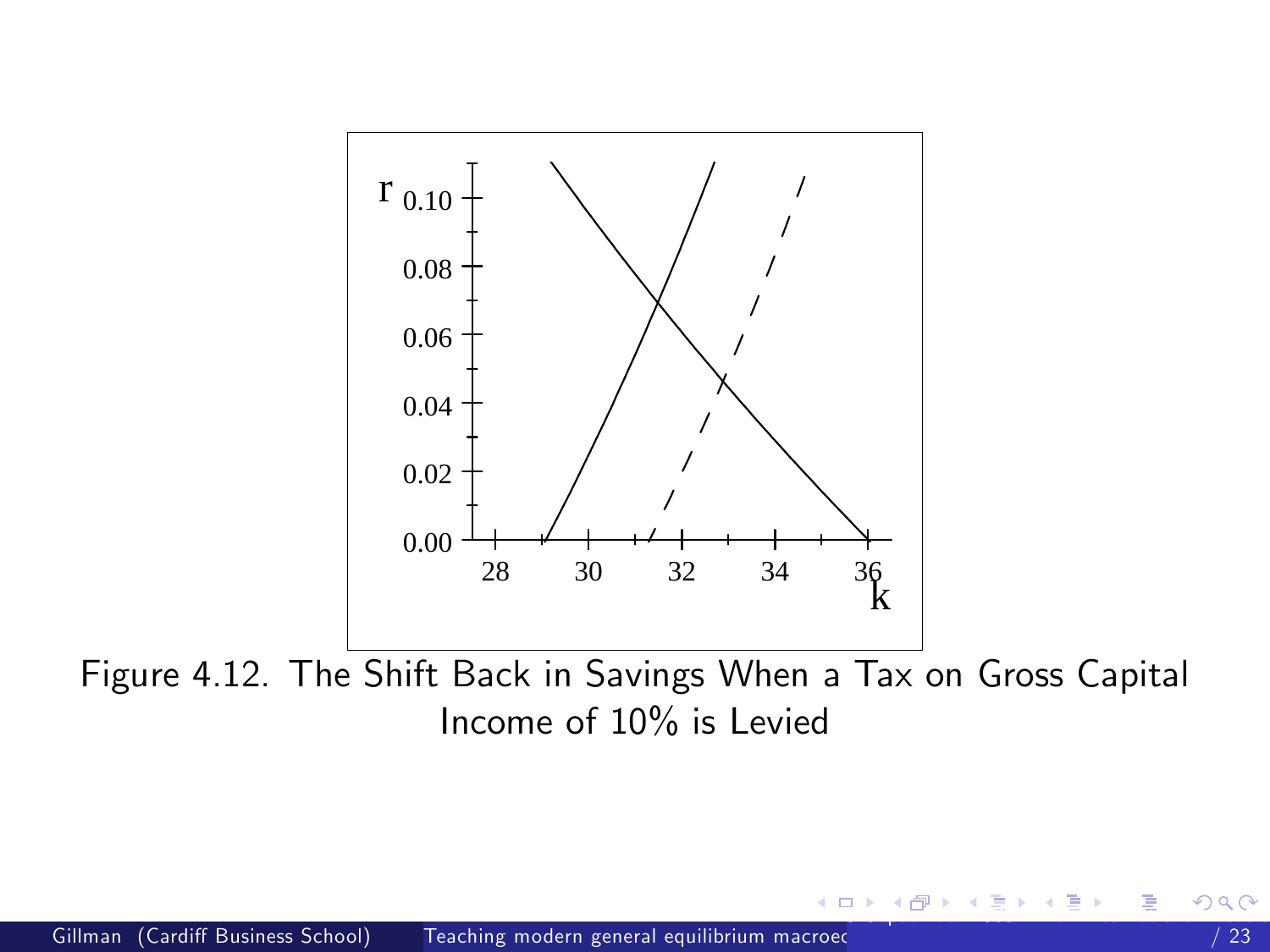

Figure 4.6. Market for Future Period Consumption

4 0 8

- 4母 ト 4 ヨ ト 4 ヨ ト

<span id="page-13-0"></span>造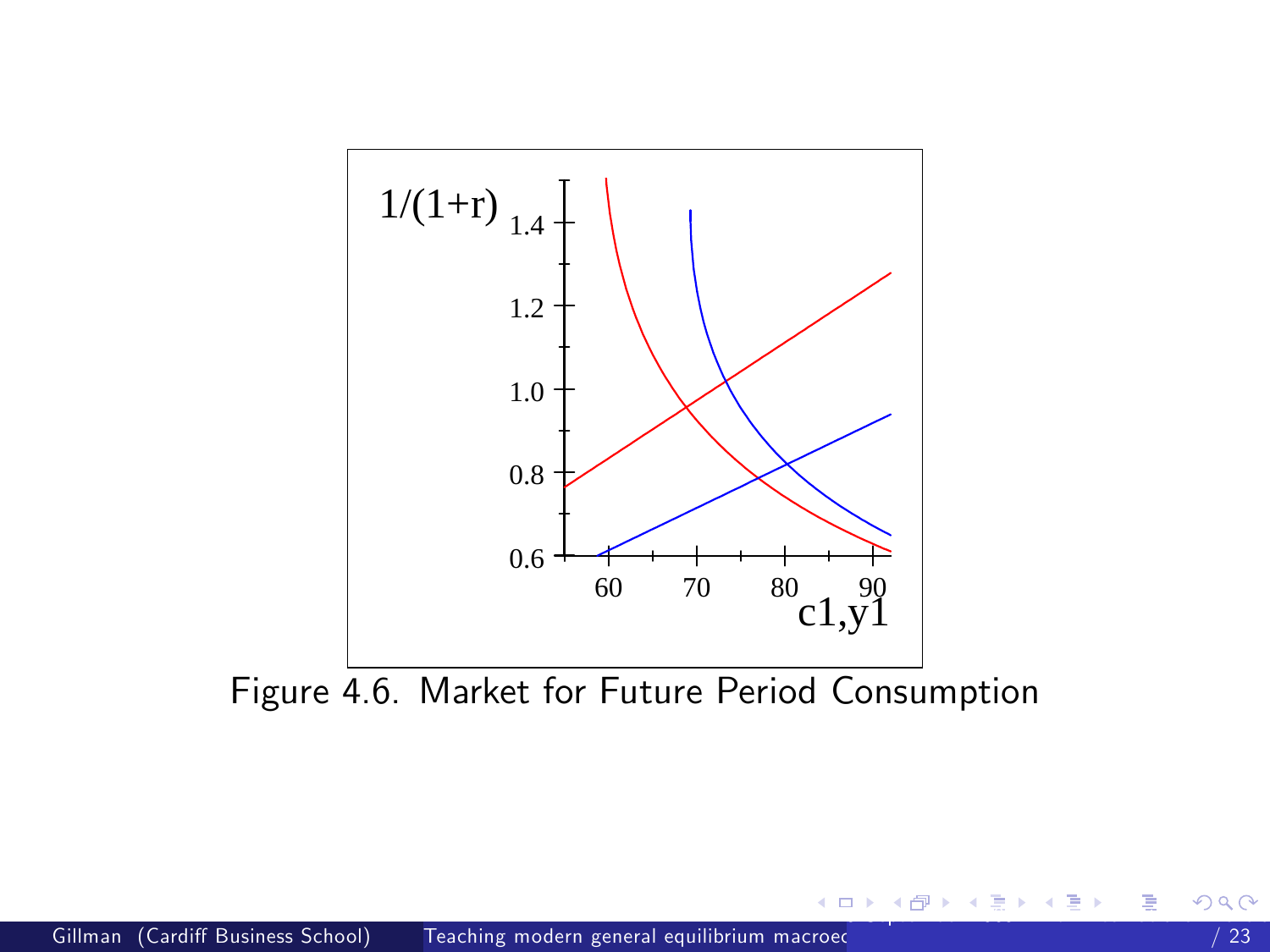- Go from two dimensional to dynamic Equilibrium
- **•** Transition into Recursive Dynamic Framework
- Show Exact Same First Order Conditions
- **•** of Previous Part 1, but now from Recursive model.
- **Creates Modern AS-AD from Neoclassical Model**
- **•** First time? accomplished totally rigourously
- <span id="page-14-0"></span>And totally consistent with standard research framework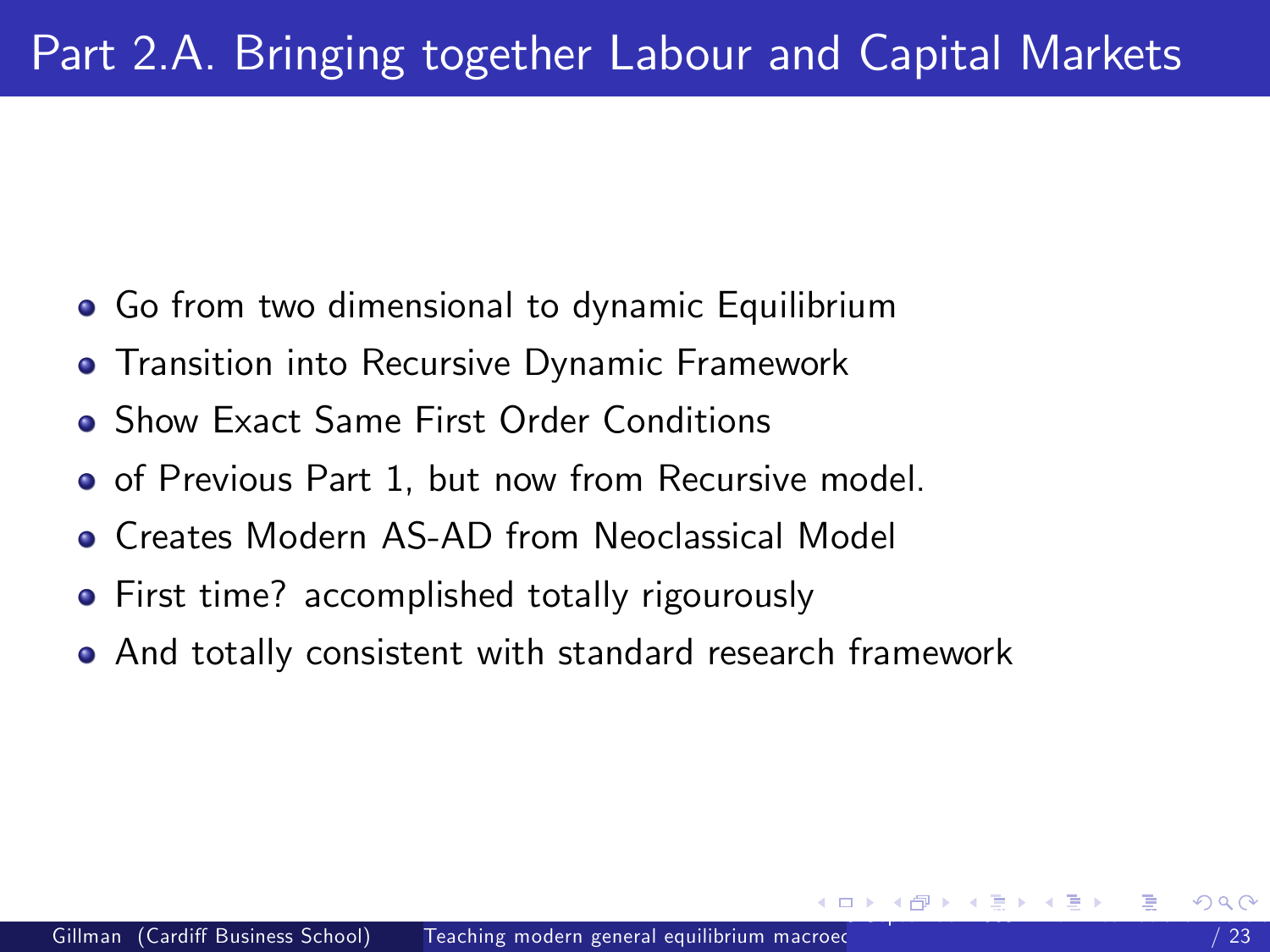- Must face up to issue of teaching Recursive Dynamic Equil
- Do this by showing First Order Conditions (FOC)
- **•** same as 2 standard Labour and Capital margins.
- New part: envelope condition, FOC in state variable capital  $k_t$  :
- Says that discounted Marg util of Cap k at  $t+1$  is Marg Util of current  $c_t$
- That yields back the main Margin for Capital, plus have Labour margin.
- This identical equilibrium makes attractive Recursive Methodology.
- Need this to avoid more complicated Dynamic equilibrium FOC:
- <span id="page-15-0"></span>• Gives a simple 2 period framework instead of infinite horizon.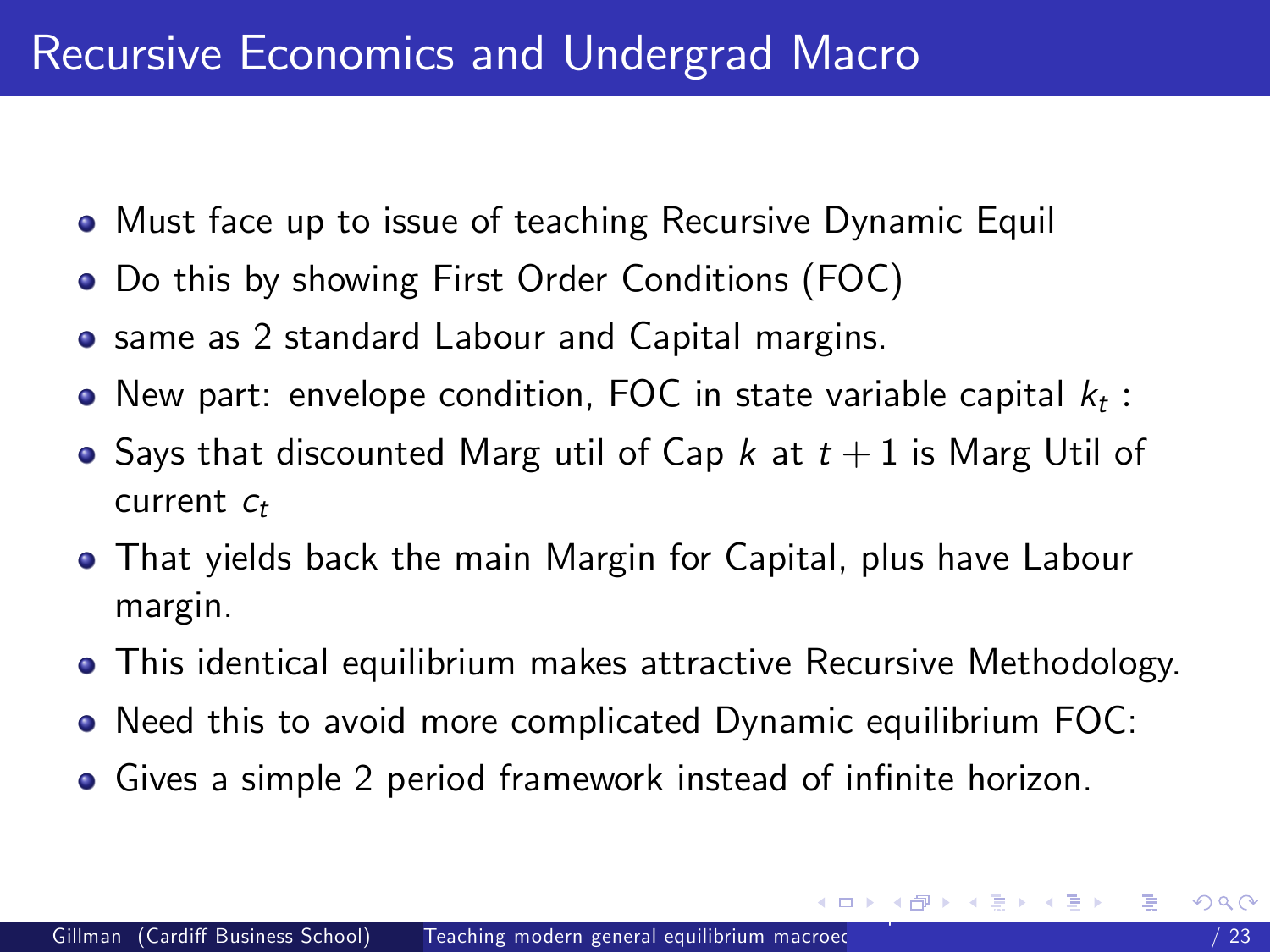## Recursive Model: 3 Derivatives; Capital, Labor, State Var

<span id="page-16-0"></span>
$$
V(k_{t}) = \max_{c_{t}, x_{t}, l_{t}, k_{t+1}} : u(c_{t}, x_{t}) + \beta V(k_{t+1}),
$$
\n
$$
c_{t} = A_{G} l_{t}^{\gamma} k_{t}^{1-\gamma} - k_{t+1} + k_{t} (1 - \delta_{k})
$$
\n
$$
x_{t} = 1 - l_{t}.
$$
\n
$$
V(k_{t}) = \max_{l_{t}, k_{t+1}} : u\left(A_{G} l_{t}^{\gamma} k_{t}^{1-\gamma} - k_{t+1} + k_{t} (1 - \delta_{k}), 1 - l_{t}\right) + \beta V(k_{t+1}).
$$
\n
$$
MP_{l} = \gamma A_{G} l_{t}^{\gamma - 1} k_{t}^{1-\gamma} = \frac{u_{x} (c_{t}, x_{t})}{u_{c} (c_{t}, x_{t})} = MRS_{c,x}.
$$
\n
$$
u_{c} (c_{t}, x_{t}) = \beta V'(k_{t+1});
$$
\n
$$
V'(k_{t+1}) = u_{c} (c_{t+1}, x_{t+1}) \left[ (1 - \gamma) A_{G} l_{t}^{\gamma} k_{t}^{-\gamma} + (1 - \delta_{k}) \right];
$$
\n
$$
MRS_{c_{t}, c_{t+1}} = \frac{u_{c} (c_{t}, x_{t})}{\beta u_{c} (c_{t+1}, x_{t+1})} = \left[ 1 + (1 - \gamma) A_{G} l_{t}^{\gamma} k_{t}^{-\gamma} - \delta_{k} \right] = MP_{k};
$$
\n
$$
P(k_{t+1}) = \frac{u_{c} (c_{t}, x_{t})}{\beta u_{c} (c_{t+1}, x_{t+1})} = \left[ 1 + (1 - \gamma) A_{G} l_{t}^{\gamma} k_{t}^{-\gamma} - \delta_{k} \right] = MP_{k};
$$
\n
$$
P(k_{t+1}) = \frac{u_{c} (c_{t}, x_{t})}{\beta u_{c} (c_{t+1}, x_{t+1})} = \frac{1}{\beta u_{c} (c_{t+1}, x_{t+1})} = \frac{1}{\beta u_{c} (c_{t+1}, x_{t+1})} = \frac{1}{\beta u_{c} (c_{t+1}, x_{t+1})} = \frac{1}{\
$$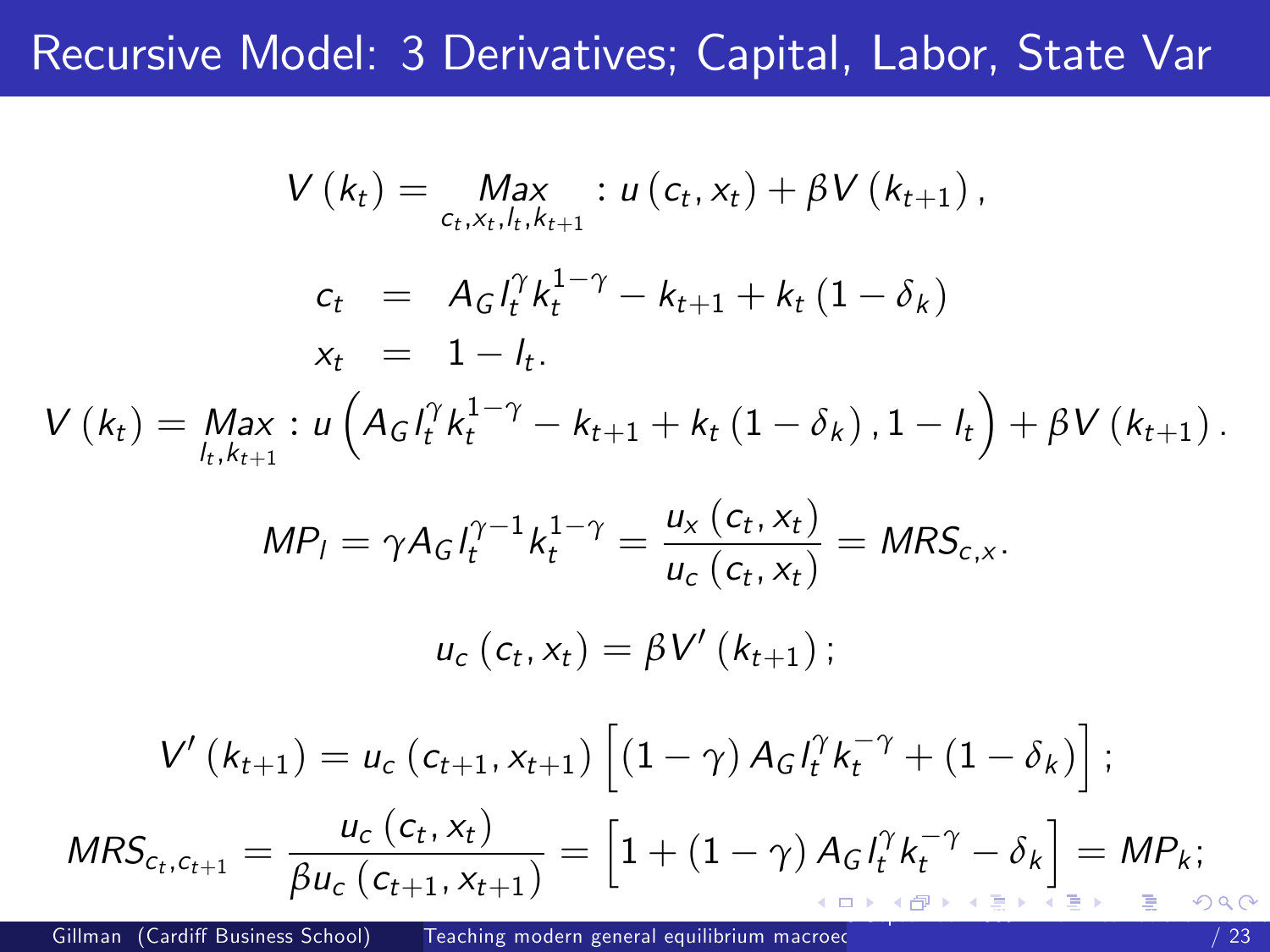- Trick 1: Frame within Balanced Growth Path (BGP) equilibrium
- $\bullet$  Trick 2: first assume zero Growth. Makes interest rate r exogenous.
- **•** Then add Consumption demand to Investment demand to get AD
- $\bullet$  AS comes directly from the firm problem
- $\bullet$  AD and AS are functions of prices w and capital k, and parameters
- $\bullet$  Trick 3: need correct equilibrium k value to get the BGP equil w.
- $\bullet$  Given correct k, and a Calibration, can graph and then do comparative statics
- <span id="page-17-0"></span>Focus on Change in TFP Productivity, as in Growth/Real Bus Cycle.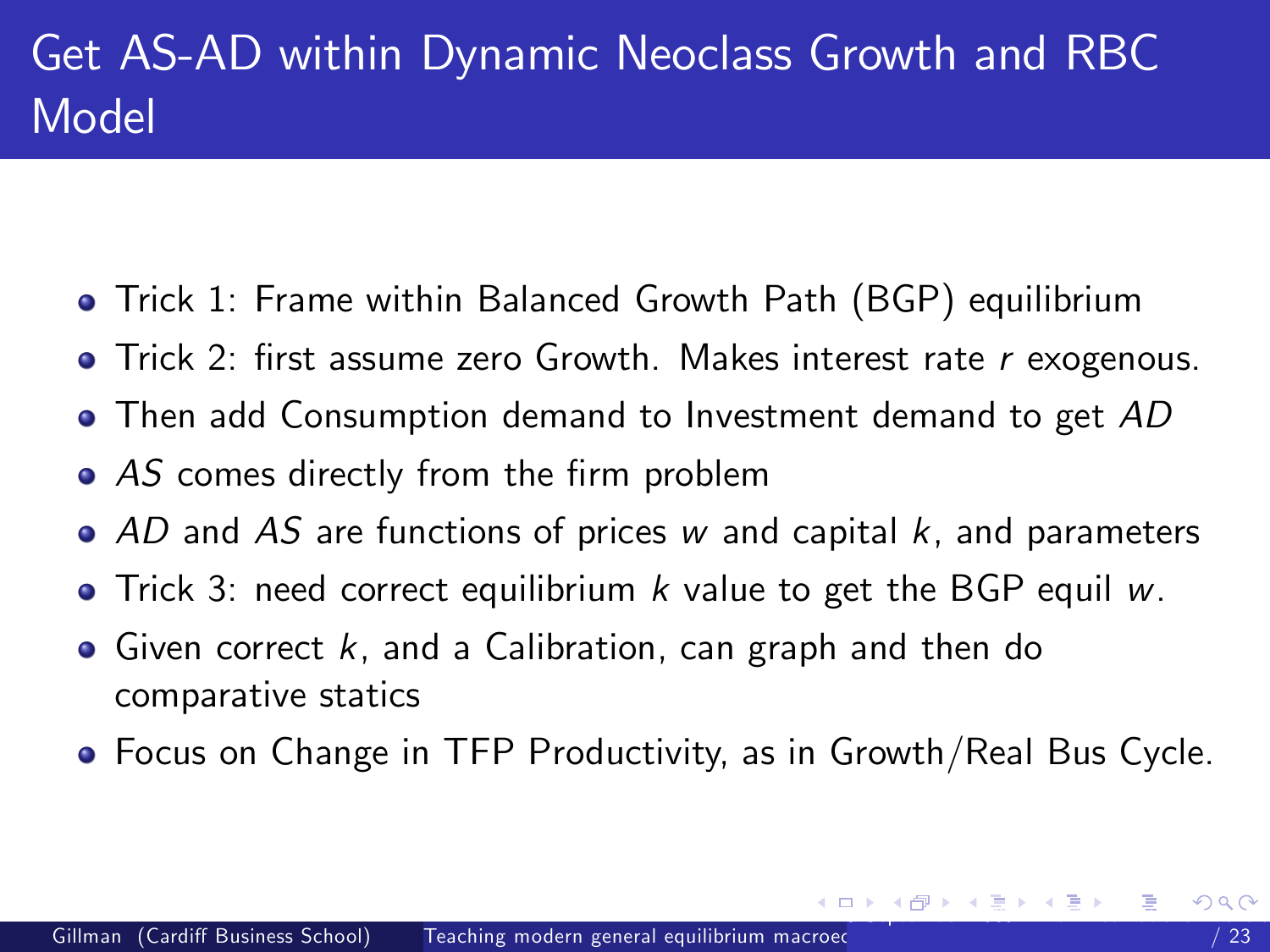- Devote whole (next) chapter to this
- Solve model until a single equation in  $k_t$ .
- Then plug in parameters and solve  $k_t$ .
- $\bullet$  Comparative statics by changing parameters, find new k
- $\bullet$  Then plug in new k and new parameter to  $AS AD$
- Find new equilibrium price w, in Agg. goods output or Labor market.
- w found graphically and analytically
- <span id="page-18-0"></span>• Add Fixed wage rigidity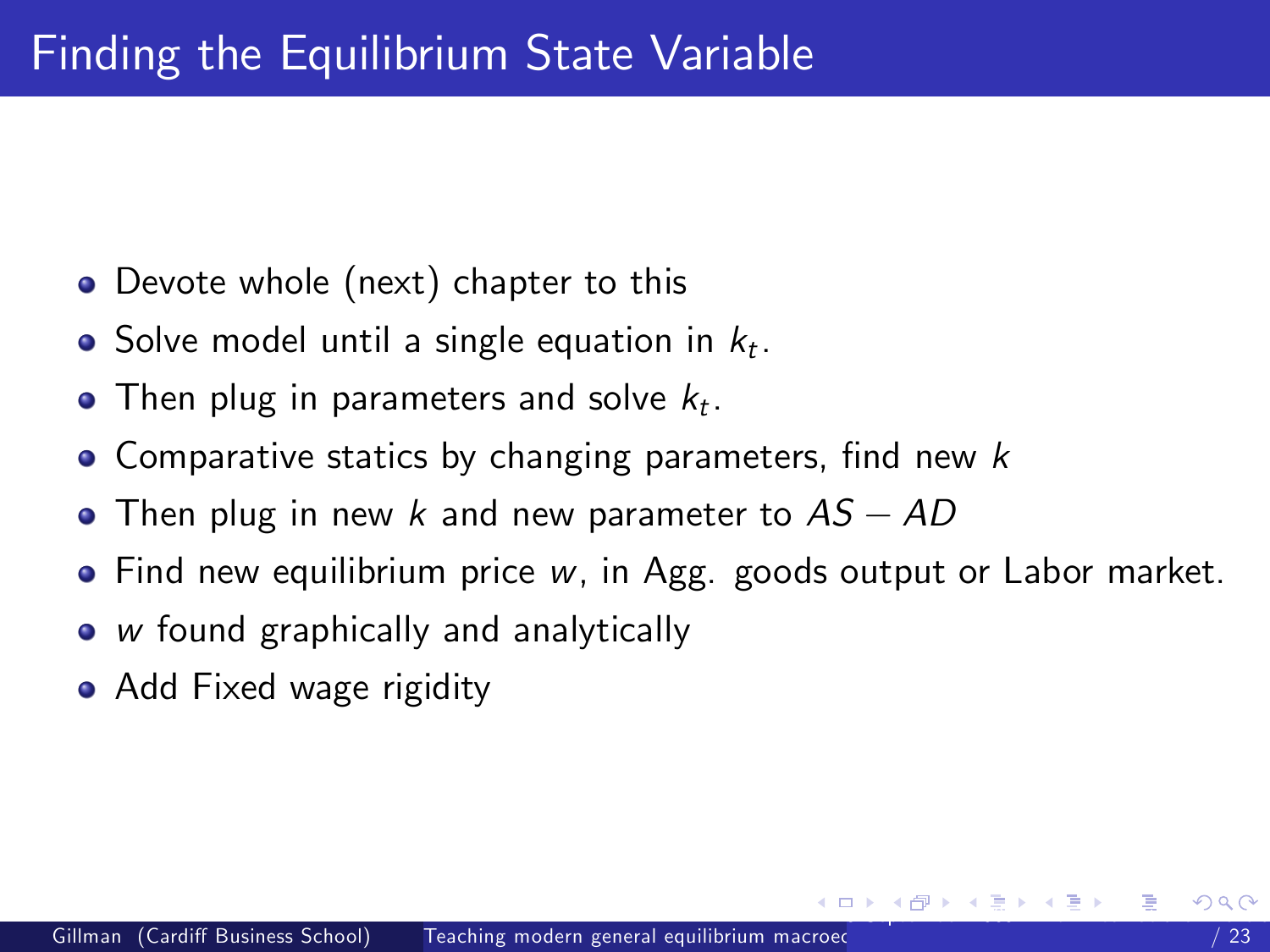## AS-AD and Labour Graphs



AS-AD Equilibrium with  $A_G$  Increase

<span id="page-19-0"></span>∢n⊞ ≻ ∢ ∃ ≻ ⊣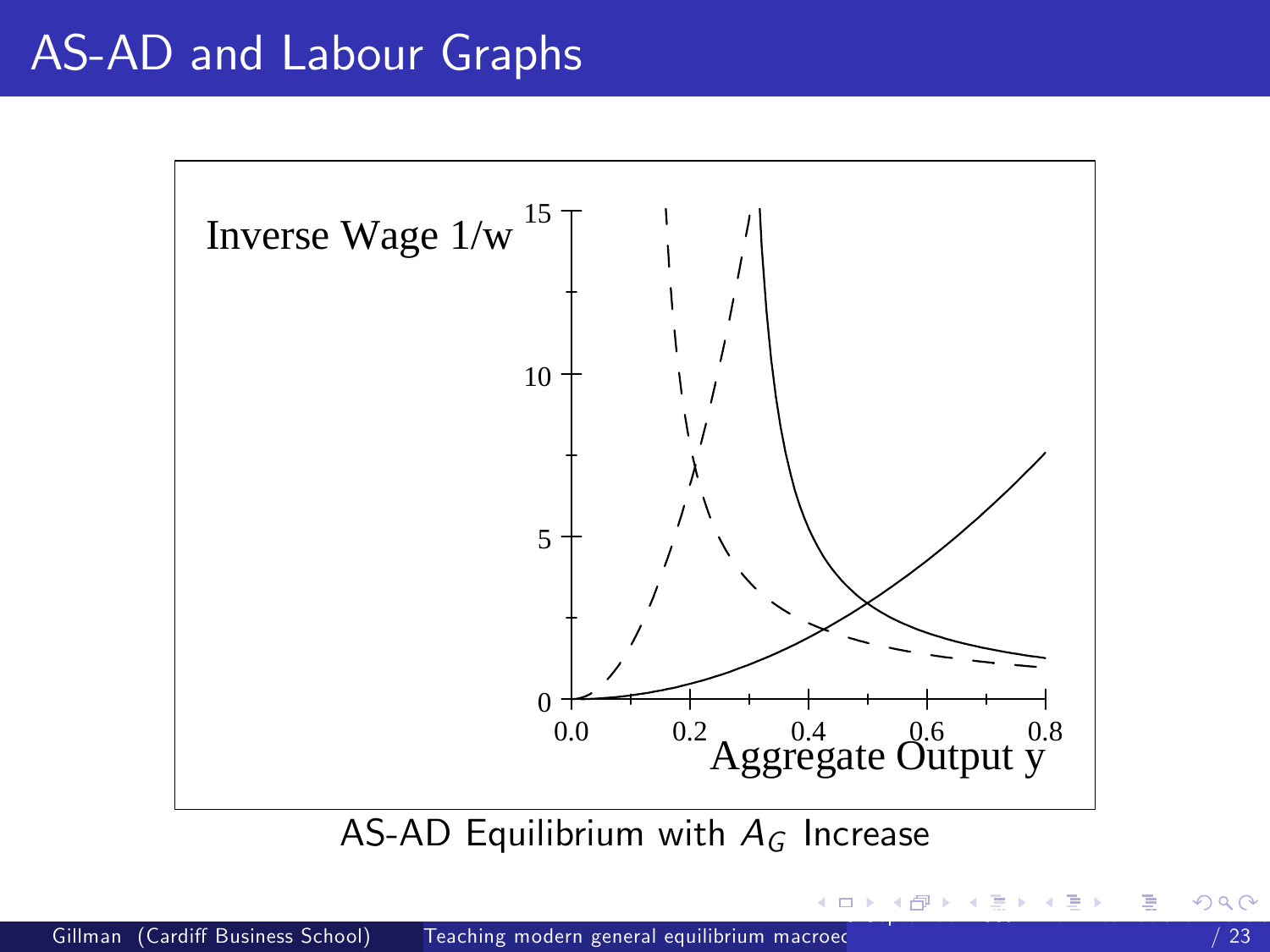

<span id="page-20-0"></span>Aggregate Labour Market with  $A_G$  Increase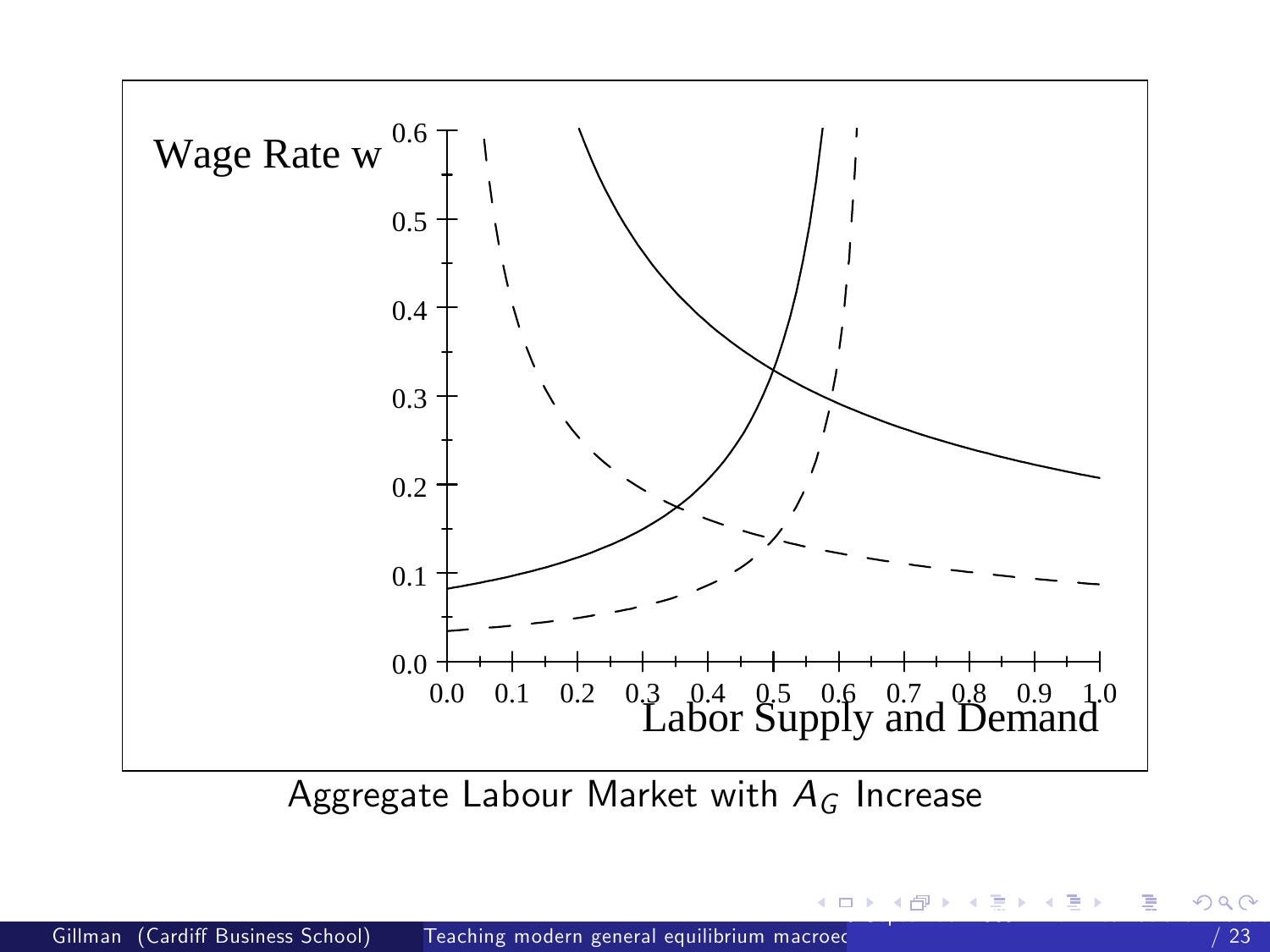- Standard Solow Exog Growth along BGP, with  $AS AD$
- Then introducte Human Capital and Endogenous Growth
- Transition to RBC: show how a shock process accumulates
- Say how similar to static TFP change.
- Add Market, Non-Market Sectors
- **Transition to International RBC**
- **•** Part 3. Topics in Uncertainty, Insurance and Asset Prices
- Apply to Government Fiscal Tax and Monetary policy.
- Colours: Historical Development towards Modern Macro
- <span id="page-21-0"></span>• Policy Applications